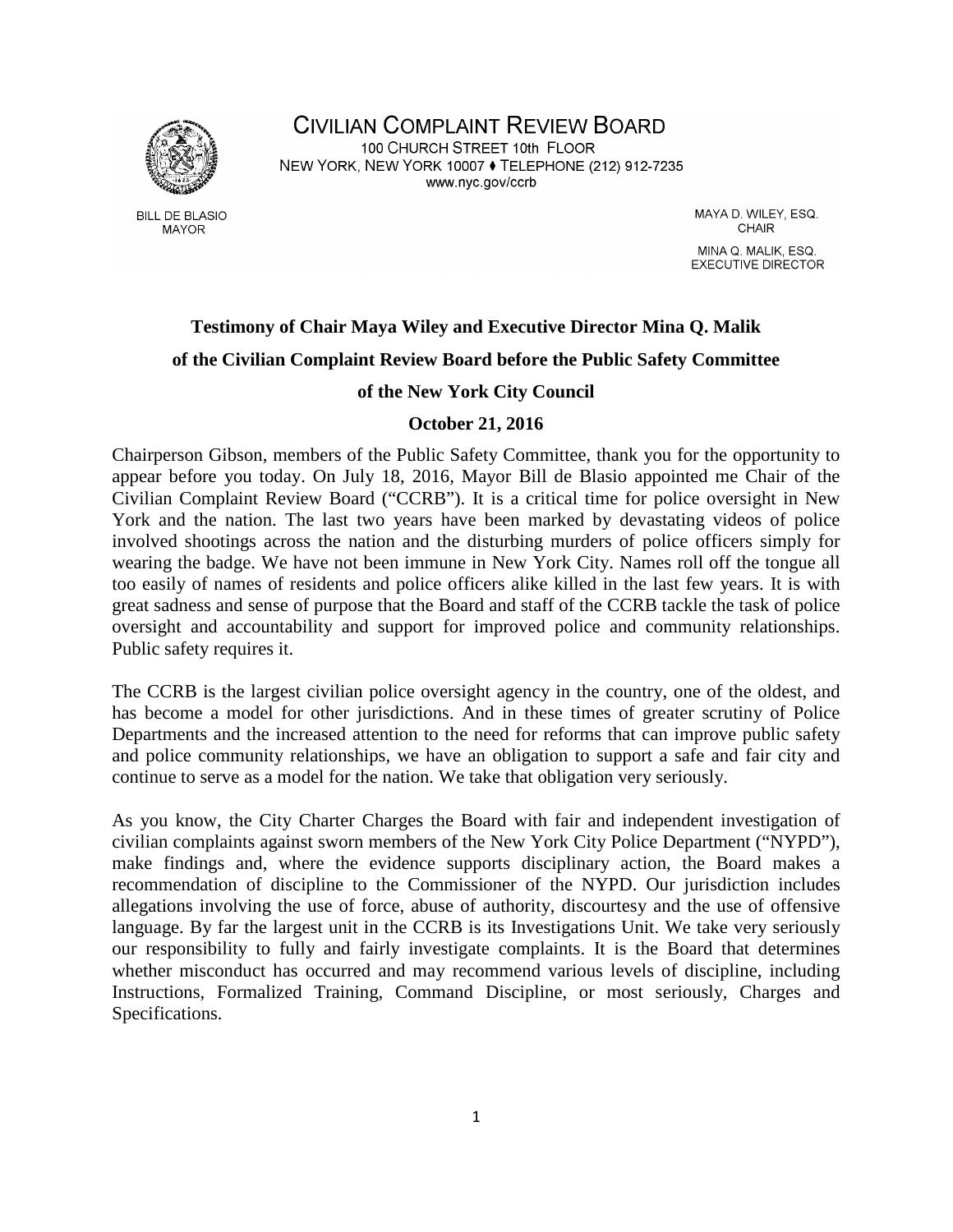If the Board recommends Charges, the CCRB's Administrative Prosecution Unit ("APU") prosecutes these cases before the NYPD Deputy Commissioner of Trials. For all other disciplinary recommendations, the Department Advocate's Office handles the case. In all cases, the Police Commissioner makes the ultimate determination for discipline. Today, you will hear the impressive improvements the agency has made in these and other areas of the CCRB's work.

While investigations is the best known function of the Agency, we also make public data and analysis on trends in complaints we receive. This helps us help the Police Department and the public identify opportunities to improve policing. We issue a lot of data and reports. You will hear more about our increased production, but we are not stopping there. We will continue to look for opportunities to increase the public's understanding of trends we see and recommended reforms. We also recognize that the NYPD has instituted new training and other policy reforms to improve policing. We will work to identify how these reforms are being implemented based on a review of our data. And it is critical that when we see improvement, we share the good news, not just the areas where attention is needed. If we only report the bad news and not any positive trends, we may unintentional impede the improvement of police community relations. But we also want to continue to build our understanding of where the Police Department must do more. We have the ability to build on the successful outreach the agency has engaged in over the past year to build more dialogue with communities on policing, their experiences with policing. The capable and committed staff here with me today, and the almost one hundred and eighty employees they supervise have worked hard for the impressive improvements you will hear today. And we know that we can and must continue to build on these successes to create increased visibility of the agency, effectiveness of its operations and relationships with stakeholders to support reform efforts.

Chair Gibson, members of the Public Safety Committee, my name is Mina Q. Malik and I am the Executive Director of the Civilian Complaint Review Board ("CCRB"). We will describe CCRB's case processing times, outreach efforts, and new procedures.

The Agency has undergone a tremendous transformation and implemented new policies and procedures to ensure that investigations and prosecutions are more effective, that the CCRB is interacting with the community it serves, and that all divisions of the Agency are performing at or close to their top level.

# **Greater Transparency and Public Education**

The Policy Unit has made additional data more accessible to the public. For example, the Agency now has a new and improved website launching the Data Transparency Initiative (DTI). The DTI provides descriptive data on complaints against New York City police officers alleging the use of excessive or unnecessary force, abuse of authority, discourtesy, or the use of offensive language. Visitors can view, interact with and download CCRB data on four key areas of the Agency's work: (a) complaints; (b) allegations; (c) victims and alleged victims; and (d) members of service.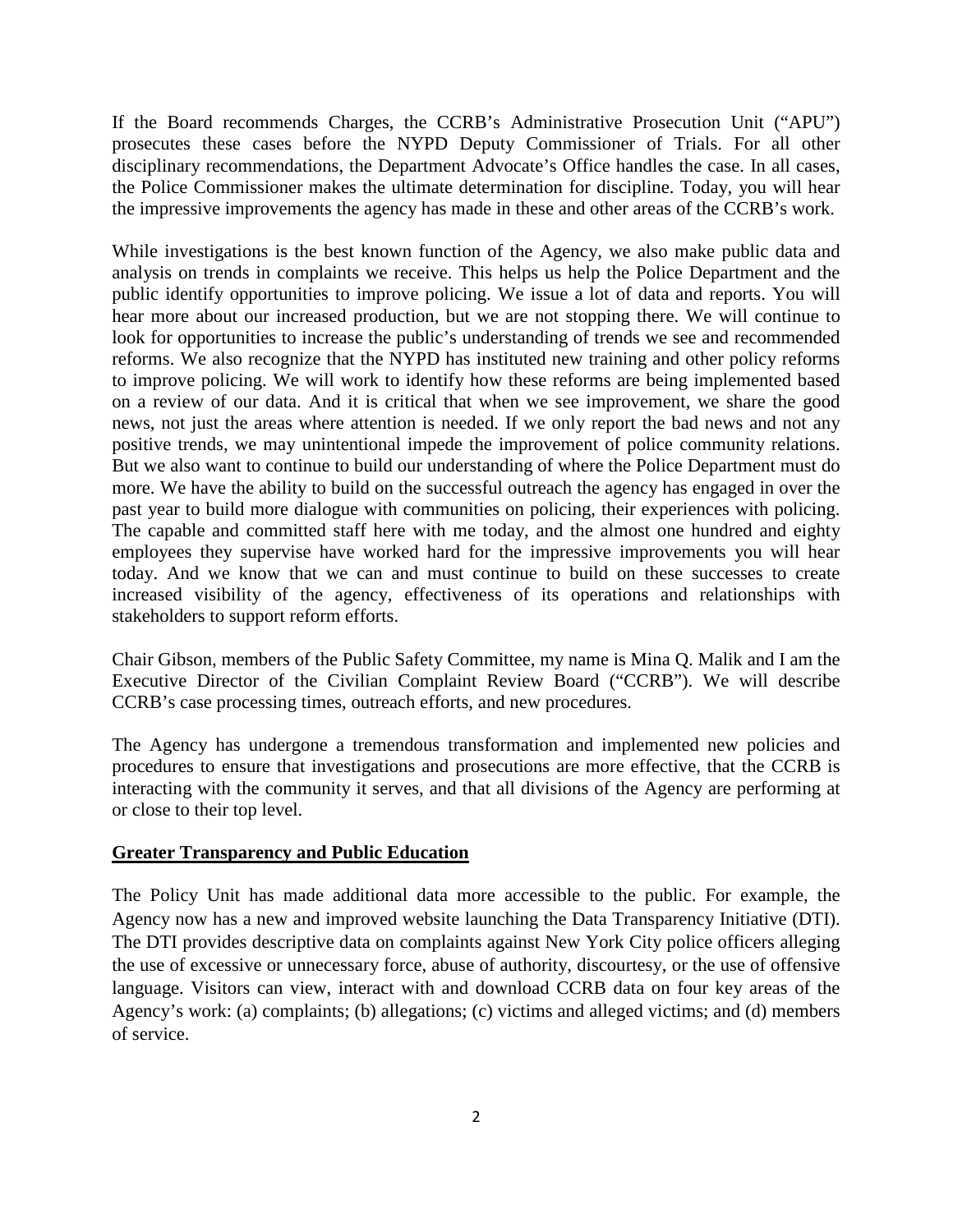The DTI presents 10 years of CCRB data covering more than 66,000 complaints, 192,000 allegations of police misconduct, 86,000 victims and alleged victims, and encompasses the approximate 36,000 current NYPD officers over their entire career.

# **Reports**

This year the Policy Unit published three issue-based reports in addition to our Semi-Annual and Annual Reports. These include a report on searches and entries that was published in March entitled, *"Crossing the Threshold: An Evaluation of Civilian Complaints of Improper Entries and Searches by the NYPD from January 2010 to October 2015."* Search and entry is one of the most common forms of Abuse of Authority that the Agency deals with each year.

Following our search and entry report, in May 2016, the Agency released a short report on cases with juvenile victims as a separate section of the 2015 Annual Report. During Pride Month in June of this year, the Agency published a report specific to the LGBTQ community entitled, *"Pride, Prejudice and Policing: An Evaluation of LGBTQ-Related Complaints."*

# **Record-Breaking Increase in Outreach Presentations**

The Agency has dramatically increased its community outreach. As of October 19, 2016, the Outreach Unit has already held 801 Outreach presentations, compared to 272 in 2015, 311 in 2014 and 159 in 2013.We hope to conduct 900 presentations by this year's end, which will represent a two hundred and thirty percent (230%) increase from the previous year a four hundred and sixty-six (466%) increase from 2013.

Outreach is a vital and essential means of communicating with the public about what CCRB does and how we as an Agency serve the community. Outreach presentations include information about the CCRB, its complaint process and jurisdiction, and provide de-escalation tactics, as well as frequently asked questions regarding officer-civilian interactions.

The Agency's increased visibility is also due to the consistent and concerted efforts to focus on a variety of specific groups that have been disenfranchised and disproportionately subject to police misconduct and abuse. These groups include LGBTQ members, probationers, the homeless, formerly incarcerated individuals and residents of public housing, to name a few. For example, on June 15, 2016, the CCRB hosted a one-day symposium entitled, "The Rainbow Crossing: Police Accountability and the LGBTQ Community" at the Lesbian, Gay, Bisexual, Transgender Community Center in New York City. The symposium was an extension of a CCRB forum event in November 2014 entitled, *"Let's Talk It Out: Working Together to Improve LGBTQ-Police Encounters,"* which was a candid conversation between the CCRB leadership and members of LGBTQ advocacy groups.

The Agency has also expanded the Community Partners Initiative (CPI) in collaboration with the New York City Council. The CCRB now holds special evening office hours in participating Council Members' district offices across the five boroughs to accommodate individuals who do not have access to our main office during regular business hours. Participating Council Members include Speaker Melissa Mark-Viverito and Council Members Vanessa Gibson, Donovan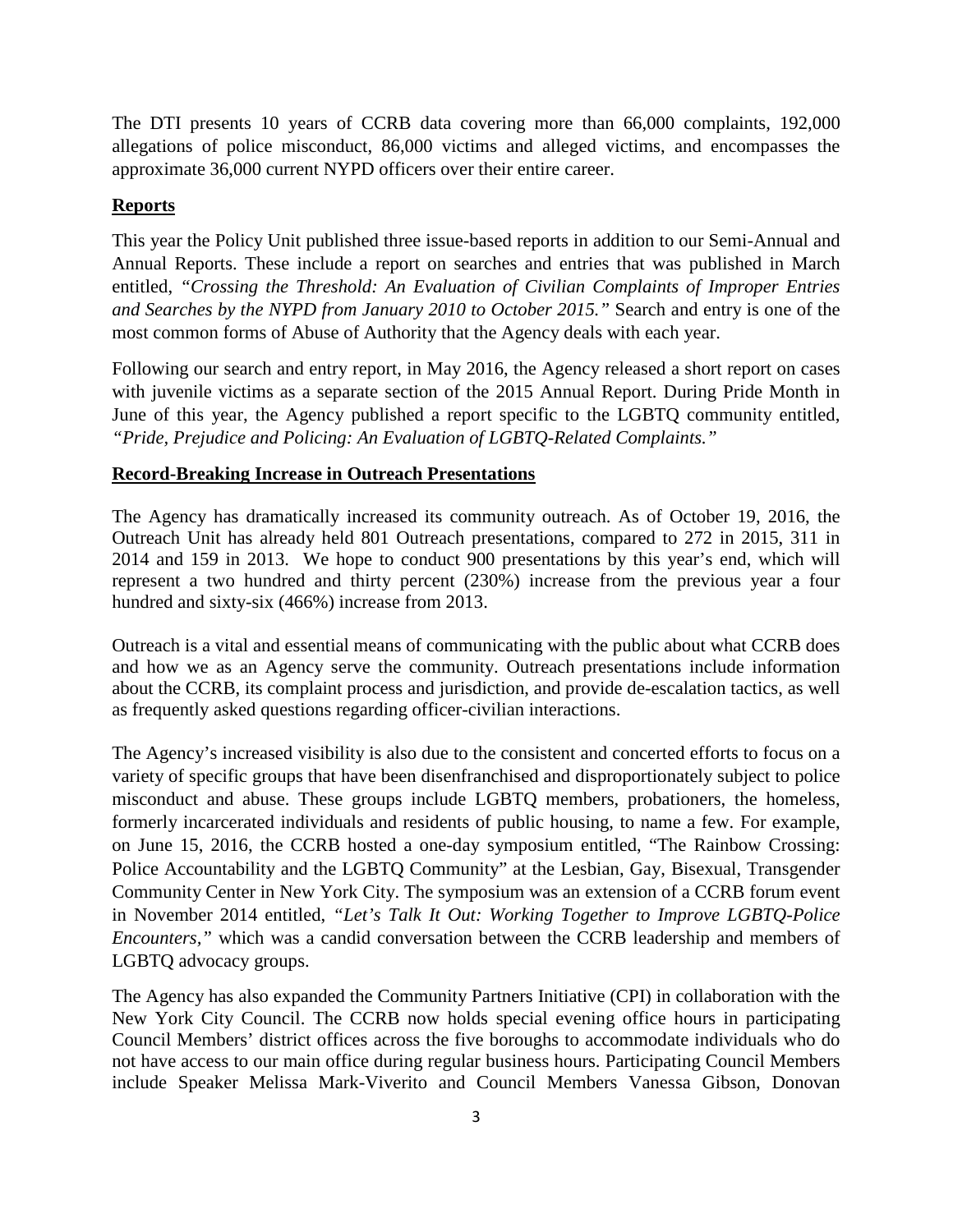Richards, Debi Rose, Carlos Menchaca, and Robert Cornegy**.** We are happy to work with any Council Members who might be interested in participating.

# **Increased Number of Successful Mediations**

The Mediation Unit provides a valuable alternative method of resolving civilian complaints of police misconduct, and is a win-win scenario for both the civilian and the member of service. Mediation sessions focus on fostering discussion and mutual understanding between the civilian and the subject officer. After a successful mediation, the complaint is closed as "mediated," meaning that there will be no further investigation and the officer will not be disciplined. If the mediation is not successful, the case returns to the Investigations Division for a full investigation. Successful mediations can benefit communities because a measure of trust and respect often develops between the parties. That, in turn, can lead to better police-community relations.

The CCRB has simultaneously increased the number of successful mediations it handles while also decreasing the number of days that the process takes. For example, the average number of days to mediate a case has steadily declined from 274 days in 2013, to 191 days in 2014, and 115 days in 2015. The number of successful mediations has also increased over time from 132 in 2013, to 182 in 2014, and 192 in 2015. Mediations had a 90% success rate in 2015.

# **Enhanced Investigations and Improved Investigative Times**

l

In the last 20 months, the CCRB has improved investigations and dramatically decreased the amount of time it takes the Agency to investigate complaints and allegations. From January through September, 2016, 95% of complaints were four months old or less, compared to 59% at the end of 2014, despite only a very minor decrease (6%) in the total number of complaints that CCRB receives.

With regard to how quickly the Agency is closing cases, looking only at days spent within the Investigations Division, it took an average of 101 days to complete a full investigation in Q1 20[1](#page-3-0)6, compared to the average 222 days in Q1 2015, and the average 278 in Q1 2014.<sup>1</sup> These numbers include cases which have longer investigative times that are outside of our control, such as: cases on hold as requested by a District Attorney, those with subpoena actions, or those that have been reopened. These types of cases tend to take more time. Excluding cases on DA hold, with subpoena actions, or those that have been reopened, it took an average of 84 days to complete a full investigation in Q1 2016, compared to the average 196 days in Q1 2015, an 80% decrease. The average was even higher in Q1 [2](#page-3-1)014 at 262 days.<sup>2</sup>

The Agency has been able to conduct better and faster investigations due to improved cooperation with the New York City Police Department, the availability of more video evidence, and new processes that were implemented after March 2015.

<span id="page-3-0"></span>**<sup>1</sup>** For substantiated investigations these numbers are an average of 113 days in Q1 2016, 273 in Q1 2015, and 355 in Q1 2014.

<span id="page-3-1"></span><sup>&</sup>lt;sup>2</sup> For substantiated investigations these numbers are an average of 95 days in Q1 2016, 254 in Q1 2015, and 335 in Q1 2014.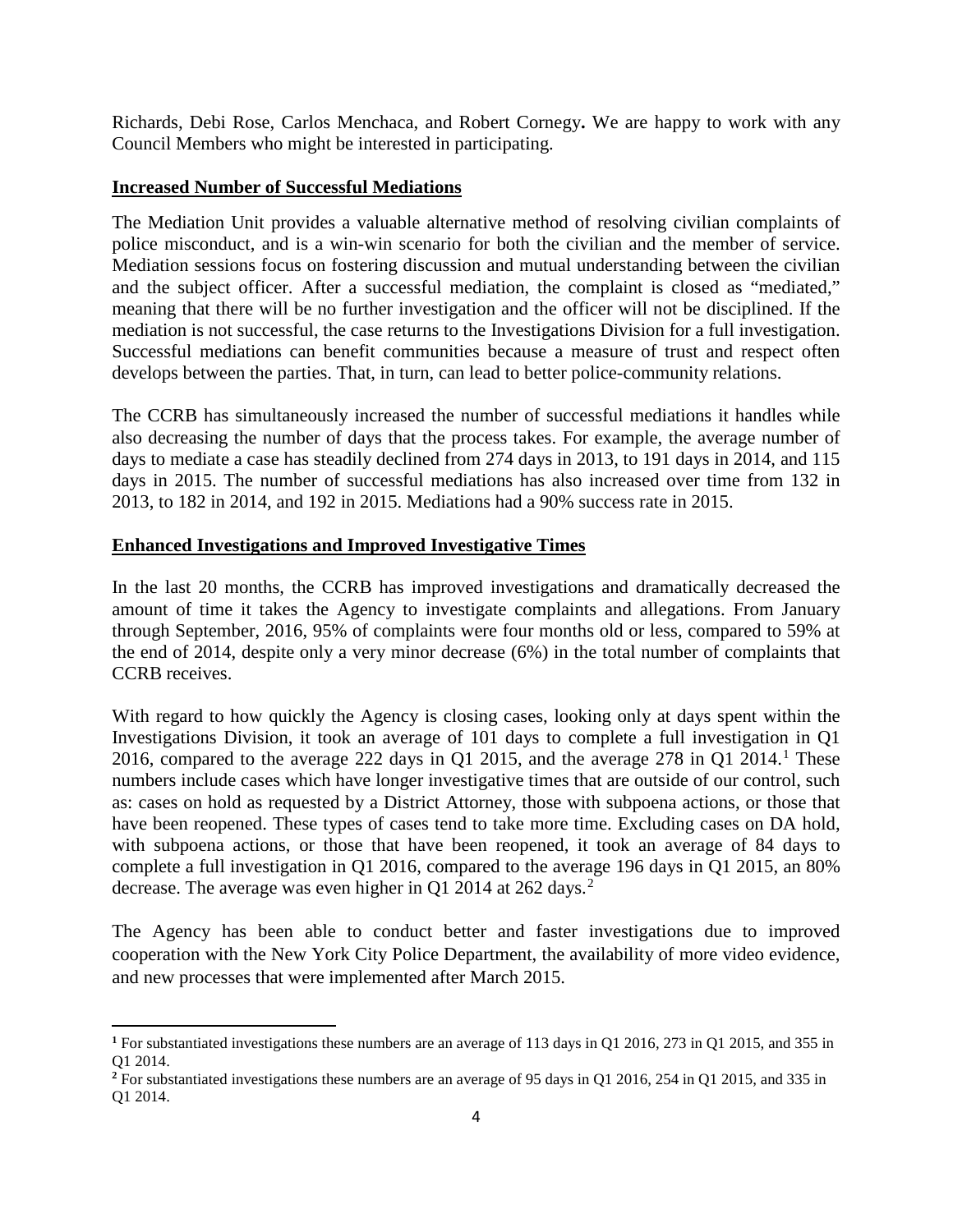The CCRB has also improved investigations by providing better training to investigative staff and being more proactive in investigating civilian complaints. Our new training consists of an inhouse, competency-based, multi-week training program for all new investigators, which include topics such as: the NYPD Patrol Guide, investigative and interviewing techniques, evidence gathering, and substantive issues surrounding the types of cases that fall within our jurisdiction under FADO.

Furthermore, investigations are generally more fruitful when an investigator strikes while the iron is hot, and begins a proactive investigation as soon as possible after a complaint is filed. Our relatively new Field Evidence Collection Team is able to collect evidence in the field in a timely manner and ostensibly before evidence is destroyed. Such evidence includes: video from commercial or privately-owned surveillance cameras, cell phone video taken by private citizens, or NYPD surveillance cameras. In addition, our investigators are better-equipped to canvass for witnesses and obtain witness statements in the field. By being more proactive and better-trained, we are able to investigate citizen complaints more effectively and efficiently, thereby improving both investigations and investigative times, as well as improving confidence in the CCRB by officers and civilians alike.

#### **Increased Substantiation Rate**

Along with faster and more effective investigations, the Agency has seen a greater number of substantiations and increasing video evidence. The case substantiation rate increased to 24% in 2015 from 14% in 2012, 15% in 2013, and 17% in 2014. Remembering that a CCRB complaint can have more than one allegation, our data shows that the number of officers with substantiated allegations has increased over time since 2011. The number of officers with substantiated allegations has increased by 69% compared to 2014.

| <b>Number of Officers with Substantiated Allegations</b> |     |
|----------------------------------------------------------|-----|
| 2011                                                     | 213 |
| 2012                                                     | 243 |
| 2013                                                     | 463 |
| 2014                                                     | 467 |
| 2015                                                     | 790 |

# **Increased Prosecutions before the NYPD Deputy Commissioner for Trials**

The Administrative Prosecution Unit (APU), which processes the Agency's most serious cases, has conducted more trials and closed more cases in the past year. As you may know, all charges and specifications recommended by the Board are prosecuted by the APU. Comprised of attorneys, the APU prosecutes misconduct before the NYPD Deputy Commissioner for Trials ("DCT"). The APU closed 186 cases in 2015, compared to 112 in 2014 (a 66% increase). Year to date, the APU has closed 196 cases. Finally, the APU completed trials against 130 officers in 2015, compared to trials against 82 officers in 2014 (a 59% increase).